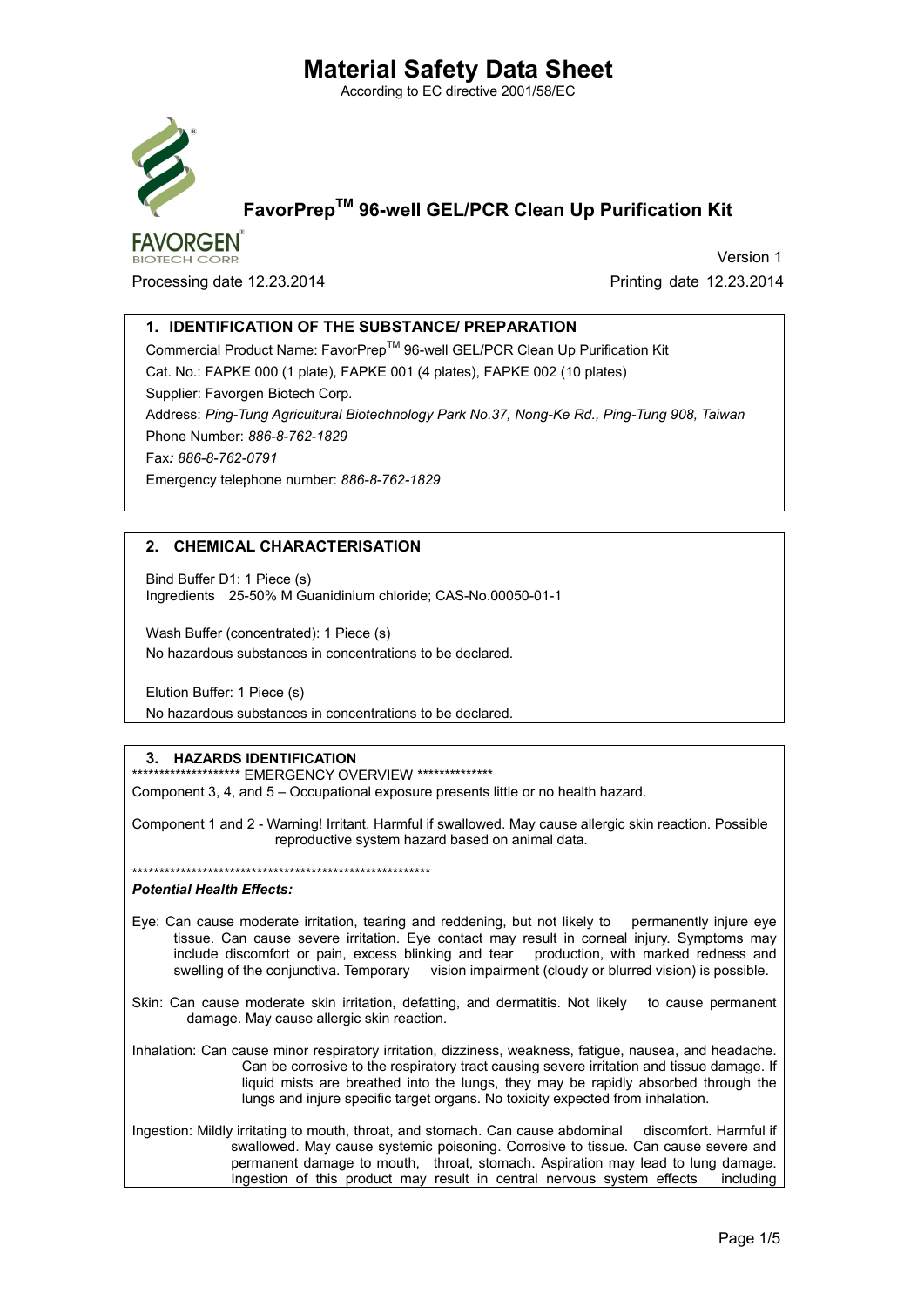According to EC directive 2001/58/EC



## FavorPrepTM 96-well GEL/PCR Clean Up Purification Kit

**FAVORGEN BIOTECH CORP** 

Version 1

| Processing date 12.23.2014                                                                                                                                                                                                                                                        | Printing date 12.23.2014 |  |  |  |  |  |  |
|-----------------------------------------------------------------------------------------------------------------------------------------------------------------------------------------------------------------------------------------------------------------------------------|--------------------------|--|--|--|--|--|--|
| headache, sleepiness, dizziness, slurred speech and blurred vision. Harmful if<br>swallowed. May cause systemic poisoning.                                                                                                                                                        |                          |  |  |  |  |  |  |
| Chronic: No data on cancer. Contains a substance(s) that is a possible reproductive system hazard<br>based on high dose tests with laboratory animals.                                                                                                                            |                          |  |  |  |  |  |  |
|                                                                                                                                                                                                                                                                                   |                          |  |  |  |  |  |  |
| 4. FIRST AID MEASURES<br>Eye: Flush eyes with plenty of water for at least 20 minutes retracting eyelids often. Tilt the head to<br>prevent chemical from transferring to the uncontaminated eye. Remove contact lenses, clean<br>before re-use. Get immediate medical attention. |                          |  |  |  |  |  |  |
|                                                                                                                                                                                                                                                                                   |                          |  |  |  |  |  |  |

Skin: Wash with soap and water. Remove contaminated clothing and launder immediately, and discard contaminated leather goods, and wash before re-use. Get medical attention immediately if irritation develops or persists.

Inhalation: Remove to fresh air. If breathing is difficult, have a trained individual administer oxygen. If not breathing, give artificial respiration and have a trained individual administer oxygen. Get medical attention immediately.

Ingestion: Complent 3, 4 and 5 – Give plenty of water, if conscious. If vomiting occurs naturally, wash mouth out. Be prepared to induce vomiting upon a physician's advice. Obtain medical attention if symptoms develop. attention if symptoms develop.

 Complent 1 and 2 - Do not induce vomiting and seek medical attention immediately. Drink two glasses of water or milk to dilute. Provide medical care provider with this MSDS. Corrosive.

Note To Physician: Treat symptomatically.

### 5. FIRE-FIGHTING MEASURES

Flashpoint Deg C: Not available.

Upper Flammable Limit %: Not available.

Lower Flammable Limit %: Not available.

Autoignition Temperature Deg C: Not available.

Extinguishing Media:

Complent 3, 4 and 5 – Use means appropriate for surrounding materials.

Complent 1 and 2 - Use alcohol resistant foam, carbon dioxide, dry chemical, or water spray when fighting fires. Water or foam may cause frothing if liquid is burning but it still may be a useful extinguishing agent if carefully applied to the fire. Do not direct a water stream directly into the hot burning liquid. Use water spray/fog for cooling.

| Firefighting Techniques/Equipment: Do not enter fire area without proper protection including |  |           |  |                                                 |  |
|-----------------------------------------------------------------------------------------------|--|-----------|--|-------------------------------------------------|--|
|                                                                                               |  |           |  | self-contained breathing apparatus and full     |  |
|                                                                                               |  |           |  | protective equipment. Fight fire from a safe    |  |
|                                                                                               |  |           |  | distance and a protected location due to the    |  |
|                                                                                               |  |           |  | potential of hazardous vapors and decomposition |  |
|                                                                                               |  | products. |  |                                                 |  |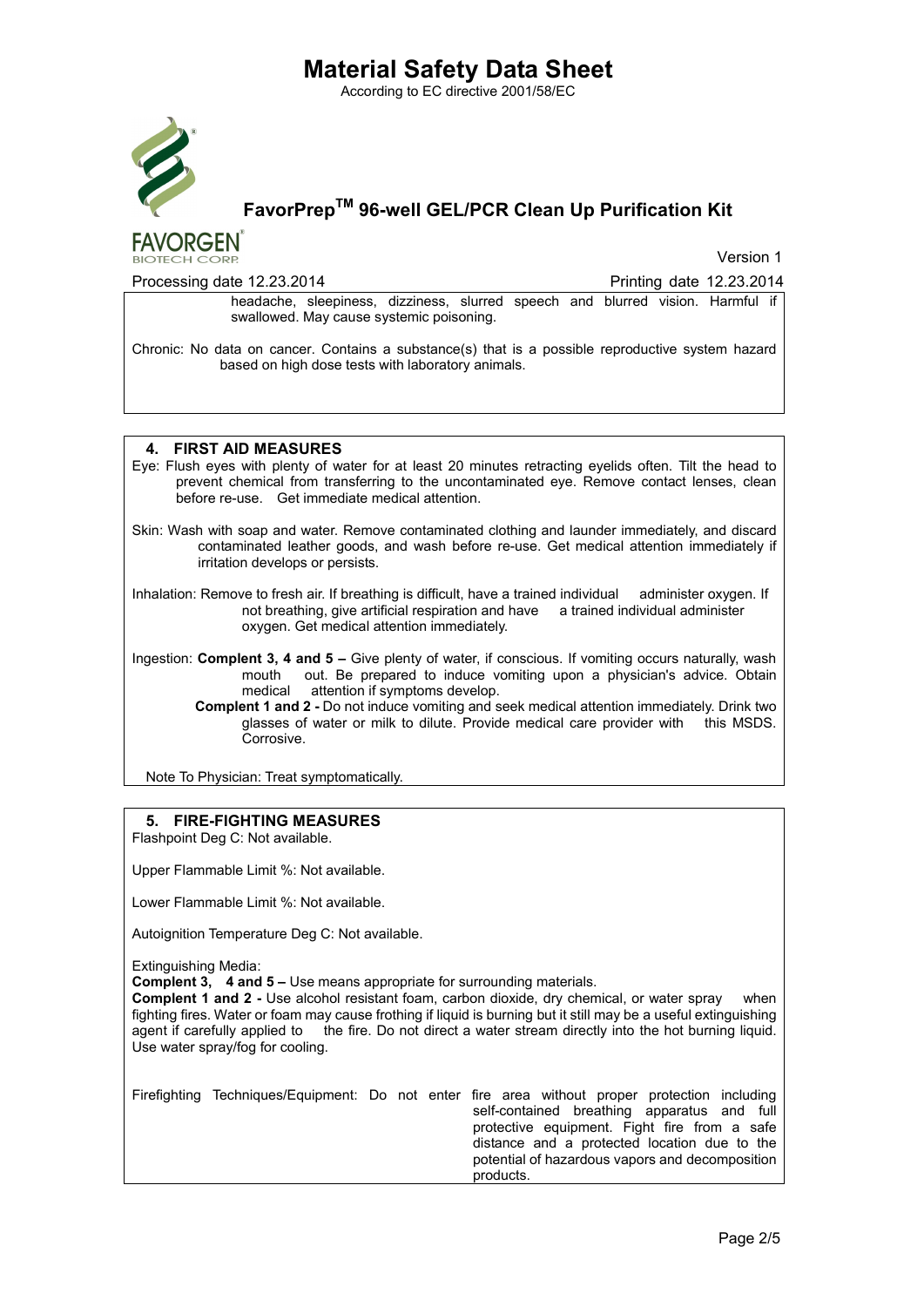According to EC directive 2001/58/EC



**FAVORGEN** 

## FavorPrepTM 96-well GEL/PCR Clean Up Purification Kit

Version 1

Processing date 12.23.2014 **Printing date 12.23.2014** Printing date 12.23.2014

Hazardous Combustion Products: Includes carbon dioxide, carbon monoxide, dense smoke.

#### 6. ACCIDENTAL RELEASE MEASURES

Accidental releases may be subject to special reporting requirements and other regulatory mandates. Refer to Section 8 for personal protection equipment recommendations.

#### Spill Cleanup: Complent 3, 4 and 5 – Absorb spill. Common absorbent materials should be effective.

Deposit in appropriate containers for removal and disposal.

Complent 1 and 2 - Exposure to the spilled material may be irritating or harmful. Follow personal protective equipment recommendations found in Section VIII of this MSDS. Additional precautions may be necessary based on special circumstances created by the spill including; the material spilled, the quantity of the spill, the area in which the spill occurred. Also consider the expertise of employees in the area responding to the spill. Ventilate the contaminated area. Prevent the spread of any spill to minimize harm to human health and the environment if safe to do so. Wear complete and proper personal protective equipment following the recommendation of Section VIII at a minimum. Dike with suitable absorbent material like granulated clay. Gather and store in a sealed container pending a waste disposal evaluation.

#### 7. HANDLING AND STORAGE

Storage of some materials is regulated by federal, state, and/or local laws.

Storage Pressure: Ambient Handling Procedures: Complent 3, 4 and 5 – Keep closed or covered when not in use. Complent 1 and 2– Harmful or irritating material. Avoid contacting and avoid breathing the material. Use only in a well ventilated area. Keep closed or covered when not in use.

Storage Procedures: Suitable for most general chemical storage areas.

| <b>EXPOSURE CONTROLS / PERSONAL PROTECTION</b><br>8.                                                                                                                 |                  |                                |  |  |  |  |  |  |
|----------------------------------------------------------------------------------------------------------------------------------------------------------------------|------------------|--------------------------------|--|--|--|--|--|--|
| Exposure Limits:                                                                                                                                                     |                  |                                |  |  |  |  |  |  |
| Component                                                                                                                                                            |                  | OSHA PEL (ppm) AGCIH TWA (ppm) |  |  |  |  |  |  |
| <b>GUANIDINE HCL</b>                                                                                                                                                 | Not established. | Not established.               |  |  |  |  |  |  |
| Engineering Controls: Local exhaust ventilation or other engineering controls are normally<br>required<br>when handling or using this product to avoid overexposure. |                  |                                |  |  |  |  |  |  |
| Personal Protective Equipment:                                                                                                                                       |                  |                                |  |  |  |  |  |  |
| Eye: An eye wash station must be available where this product is used. Wear chemical goggles.                                                                        |                  |                                |  |  |  |  |  |  |

Skin: Avoid skin contact by wearing chemically resistant gloves, an apron and other protective equipment depending upon conditions of use. Inspect gloves for chemical break-through and replace at regular intervals. Clean protective equipment regularly. Wash hands and other exposed areas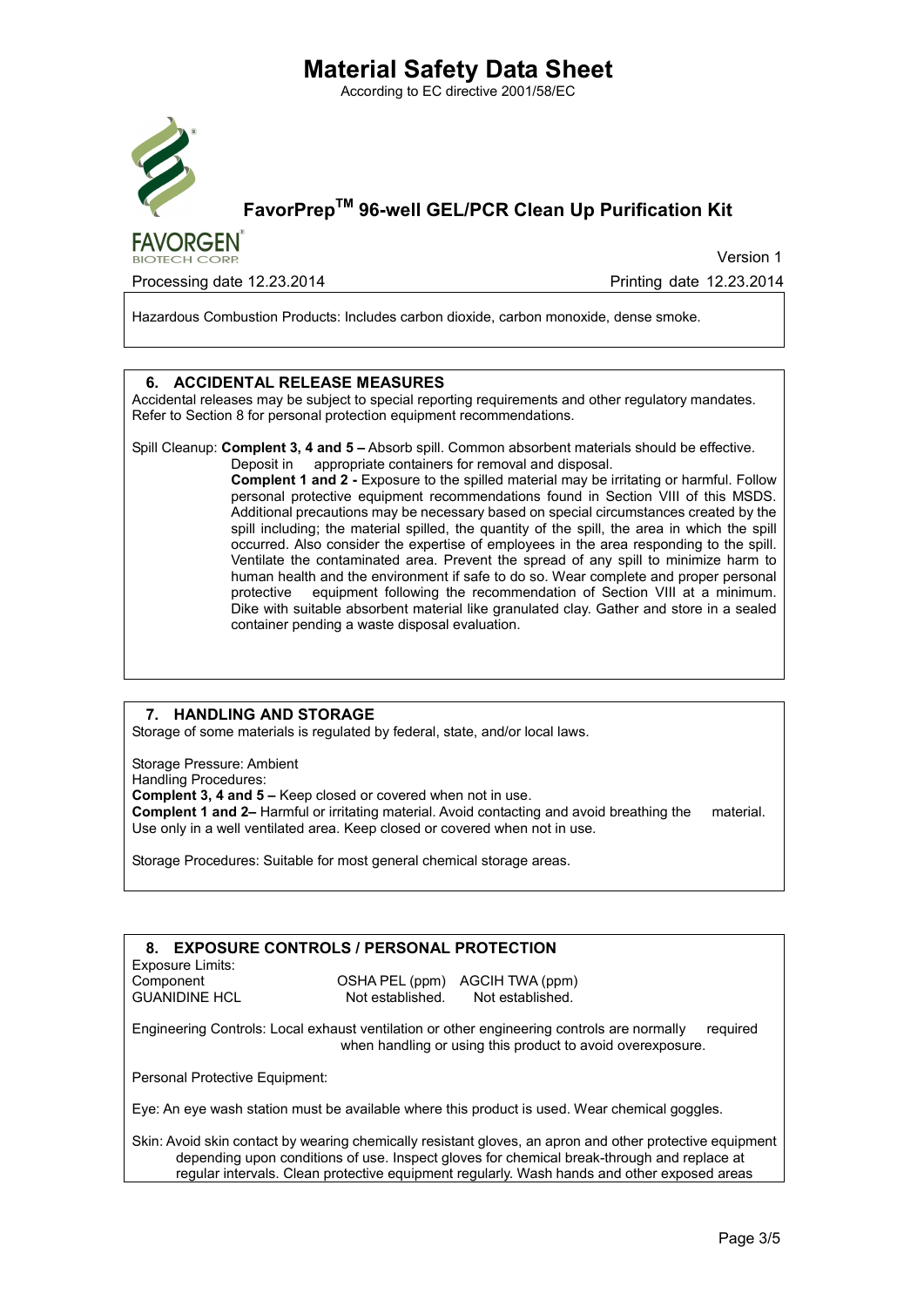According to EC directive 2001/58/EC



## FavorPrepTM 96-well GEL/PCR Clean Up Purification Kit

**FAVORGEN** 

Version 1

Processing date 12.23.2014 **Processing date 12.23.2014** Printing date 12.23.2014

with mild soap and water before eating, drinking, and when leaving work. Have a safety shower available.

Respiratory: A respiratory protection program that meets OSHA's 29 CFR 1910.134 and ANSI Z88.2 requirements must be followed whenever workplace conditions warrant a respirator's use.

#### *9.* PHYSICAL AND CHEMICAL PROPERTIES

Appearance/physical state: Liquid solution / suspension Order: No odor. Specific Gravity/Density: Not established. Octanol/water Partition Coeff: Not established. Volatiles: Not established. Evaporation Rate: Not established. Viscosity: Not established.

#### 10. STABILITY AND REACTIVITY

Stability: Stable under normal conditions.

Conditions to Avoid: Strong oxidizing agents. High temperatures. Strong acids. Hazardous Decomposition Products: None known. Hazardous Polymerization: Hazardous polymerization will not occur.

#### 11. TOXICOLOGICAL INFORMATION

Acute Toxicity: Inhalation/Respiratory: GUANIDINE: 475 MG/KG 3250 MG/KG

Target Organs: Kidneys. Central Nervous System.

Carcinogenicity: NTP: Not tested. IARC: Not listed. OSHA: Not regulated.

Other Toxicological Information Contains a substance(s) that is a possible reproductive system hazard based on high dose tests with laboratory animals.

Toxicity (others): LD50 intraperitoneal mouse 500 mg/kg

#### 12. ECOLOGICAL INFORMATION

Ecotoxicological Information: No ecological information available. Environmental Fate (Degradation, Transformation, and Persistence): Bioconcentration is not expected to occur.

### 13. DISPOSAL CONSIDERATIONS